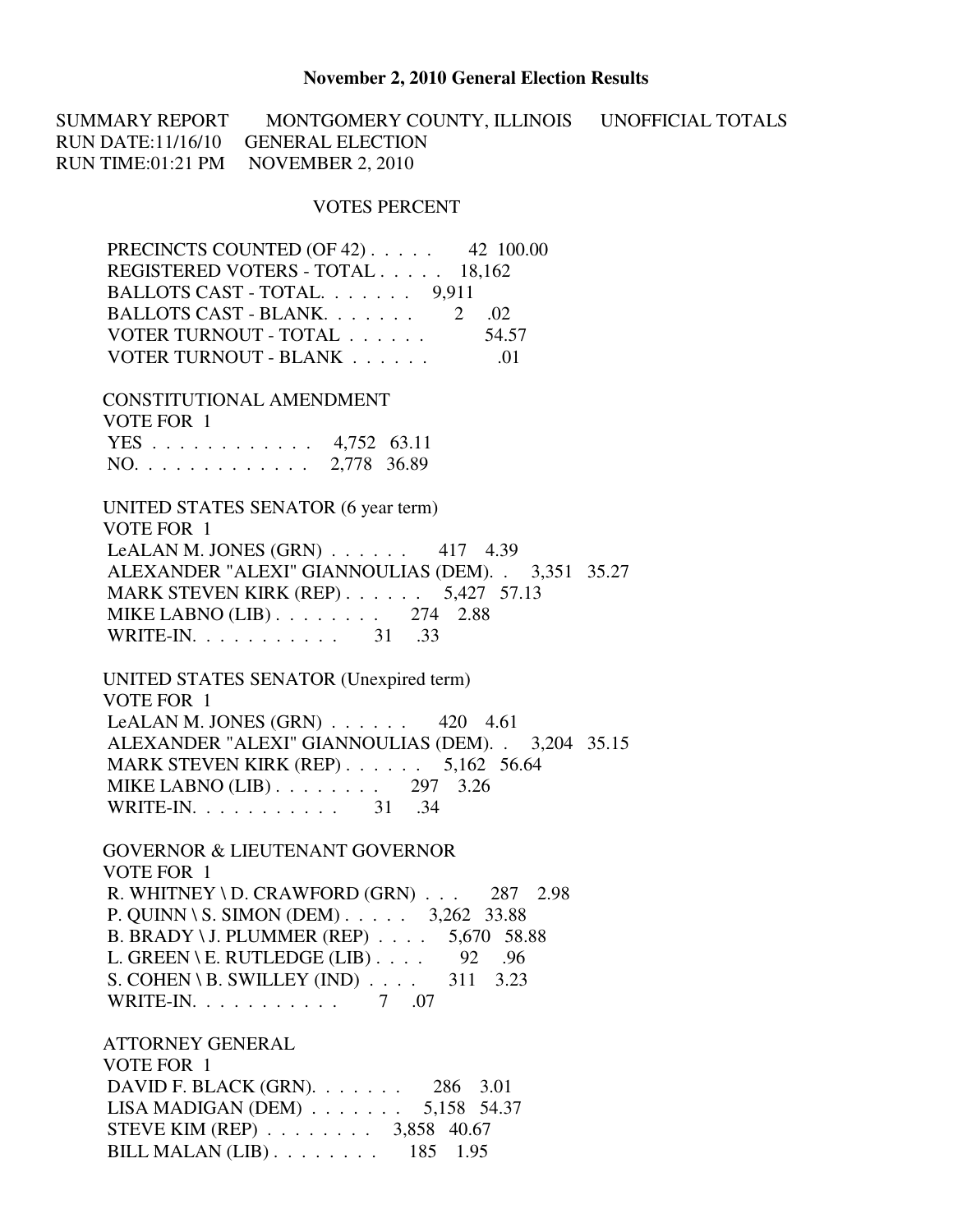SECRETARY OF STATE VOTE FOR 1 NO CANDIDATE FILED (GRN) . . . . . 0 JESSE WHITE (DEM). . . . . . . . 6,058 63.34 ROBERT ENRIQUEZ (REP) . . . . . . 3,121 32.63 JOSH HANSON (LIB). . . . . . . . 385 4.03

**COMPTROLLER**  VOTE FOR 1 R. ERIKA SCHAFER (GRN) . . . . . . 380 4.03 DAVID E. MILLER (DEM) . . . . . . 3,076 32.64 JUDY BAAR TOPINKA (REP). . . . . . 5,626 59.70 JULIE FOX (LIB) . . . . . . . . 342 3.63

TREASURER

 VOTE FOR 1 SCOTT K. SUMMERS  $(GRN)$ . . . . . . . 302 3.24 ROBIN KELLY (DEM). . . . . . . . 3,580 38.38 DAN RUTHERFORD (REP). . . . . . . 5,258 56.37 JAMES PAULY (LIB). . . . . . . . 188 2.02

 REPRESENTATIVE IN CONGRESS SEVENTEENTH CONGRESSIONAL DISTRICT VOTE FOR 1 ROGER K. DAVIS (GRN). . . . . . . 248 5.27 PHIL HARE (DEM) . . . . . . . . 2,125 45.12 BOBBY SCHILLING (REP) . . . . . . 2,337 49.62

 REPRESENTATIVE IN CONGRESS NINETEENTH CONGRESSIONAL DISTRICT VOTE FOR 1 NO CANDIDATE FILED (GRN) . . . . . 0 TIM BAGWELL (DEM). . . . . . . . 1,427 29.66 JOHN M. SHIMKUS (REP) . . . . . . 3,385 70.34

 STATE SENATOR FORTY-NINTH LEGISLATIVE DISTRICT VOTE FOR 1 NO CANDIDATE FILED (GRN) . . . . . 0 DEANNA DEMUZIO (DEM). . . . . . . 4,885 51.09 WILLIAM "SAM" McCANN (REP). . . . . 4,676 48.91

 REPRESENTATIVE IN THE GENERAL ASSEMBLY NINETY-EIGHTH REPRESENTATIVE DISTRICT VOTE FOR 1 NO CANDIDATE FILED (GRN) . . . . . 0 CHARLES LANDERS (DEM) . . . . . . 3,594 37.72 WAYNE ARTHUR ROSENTHAL (REP) . . . . 5,934 62.28

 COUNTY CLERK VOTE FOR 1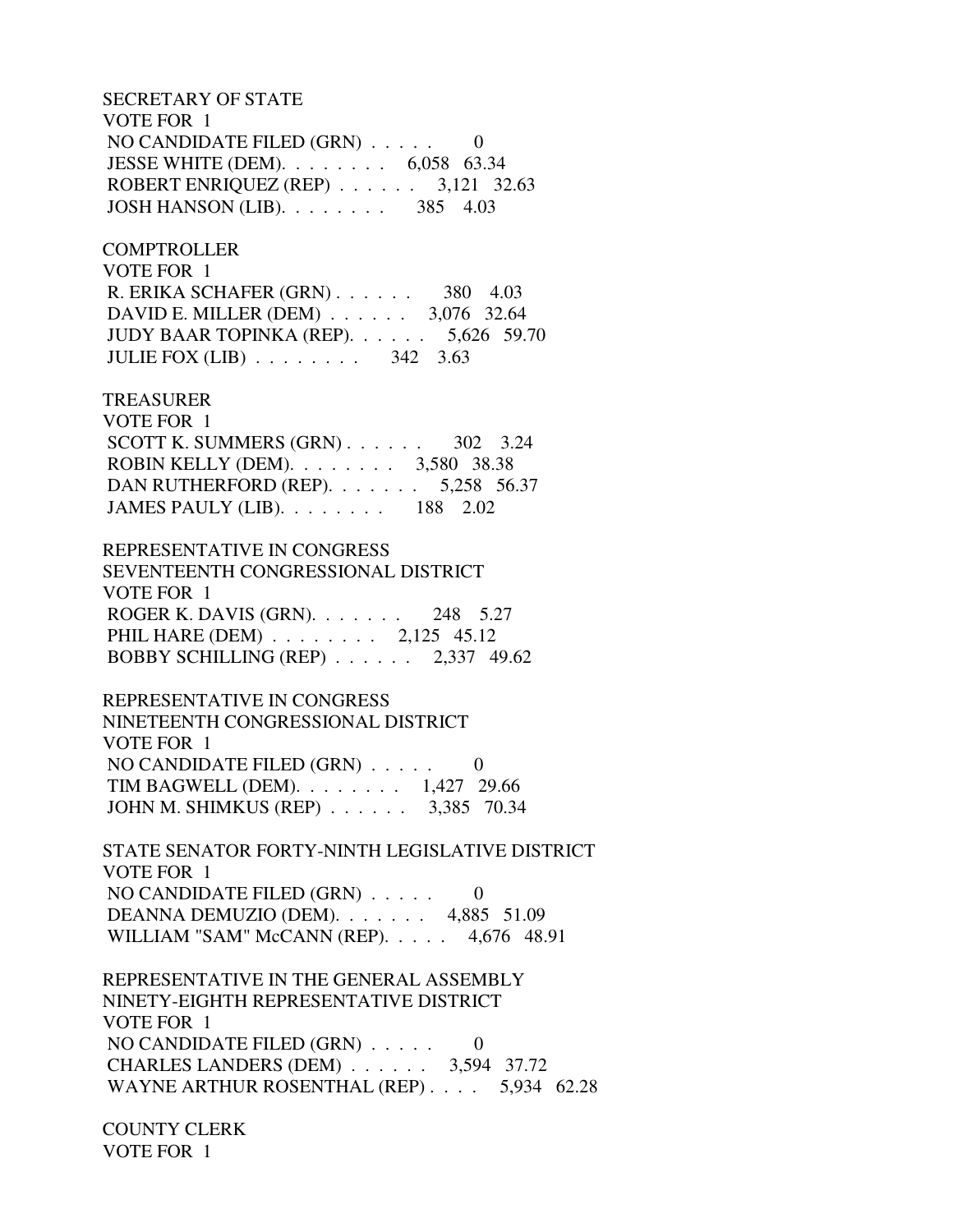NO CANDIDATE FILED (GRN) . . . . . 0 NO CANDIDATE FILED (DEM) . . . . . 0 SANDY LEITHEISER (REP) . . . . . . 8,675 100.00

 COUNTY TREASURER VOTE FOR 1 NO CANDIDATE FILED  $(GRN)$ ..... 0 NO CANDIDATE FILED (DEM) . . . . . 0 RON JENKINS (REP). . . . . . . . 8,457 100.00

 COUNTY SHERIFF VOTE FOR 1 NO CANDIDATE FILED (GRN) . . . . . 0 NO CANDIDATE FILED (DEM) . . . . . 0 JIM VAZZI (REP) . . . . . . . . 8,483 100.00

 CIRCUIT CLERK (Unexpired 2 year term) VOTE FOR 1 NO CANDIDATE FILED (GRN) . . . . . 0 JAROD HITCHINGS (DEM) . . . . . . 3,638 38.11 HOLLY LEMONS (REP) . . . . . . . 5,907 61.89

 REGIONAL SUPERINTENDENT OF SCHOOLS (CHRISTIAN AND MONTGOMERY COUNTIES) VOTE FOR 1 NO CANDIDATE FILED  $(GRN)$  . . . . . 0 THERESA (TERRY) TRADER (DEM) . . . . 4,585 50.45 THOMAS L. CAMPBELL (REP) . . . . . 4,503 49.55

 REGIONAL SUPERINTENDENT OF SCHOOLS (BOND, EFFINGHAM AND FAYETTE COUNTIES) VOTE FOR 1 NO CANDIDATE FILED (GRN) . . . . . 0 MARK A. DRONE (DEM) . . . . . . . 49 100.00 NO CANDIDATE FILED (REP)  $\ldots$  . . . . 0

 REGIONAL SUPERINTENDENT OF SCHOOLS (CALHOUN, GREENE, JERSEY AND MACOUPIN) VOTE FOR 1 NO CANDIDATE FILED (GRN) . . . . . 0 LARRY PFEIFFER (DEM). . . . . . . . 54 100.00 NO CANDIDATE FILED (REP) . . . . . 0

 REGIONAL SUPERINTENDENT OF SCHOOLS (MADISON COUNTY) VOTE FOR 1 NO CANDIDATE FILED (GRN) . . . . . 0 ROBERT A. DAIBER (DEM) . . . . . . 0 NO CANDIDATE FILED (REP) . . . . . 0

 REGIONAL SUPERINTENDENT OF SCHOOLS (SANGAMON COUNTY) VOTE FOR 1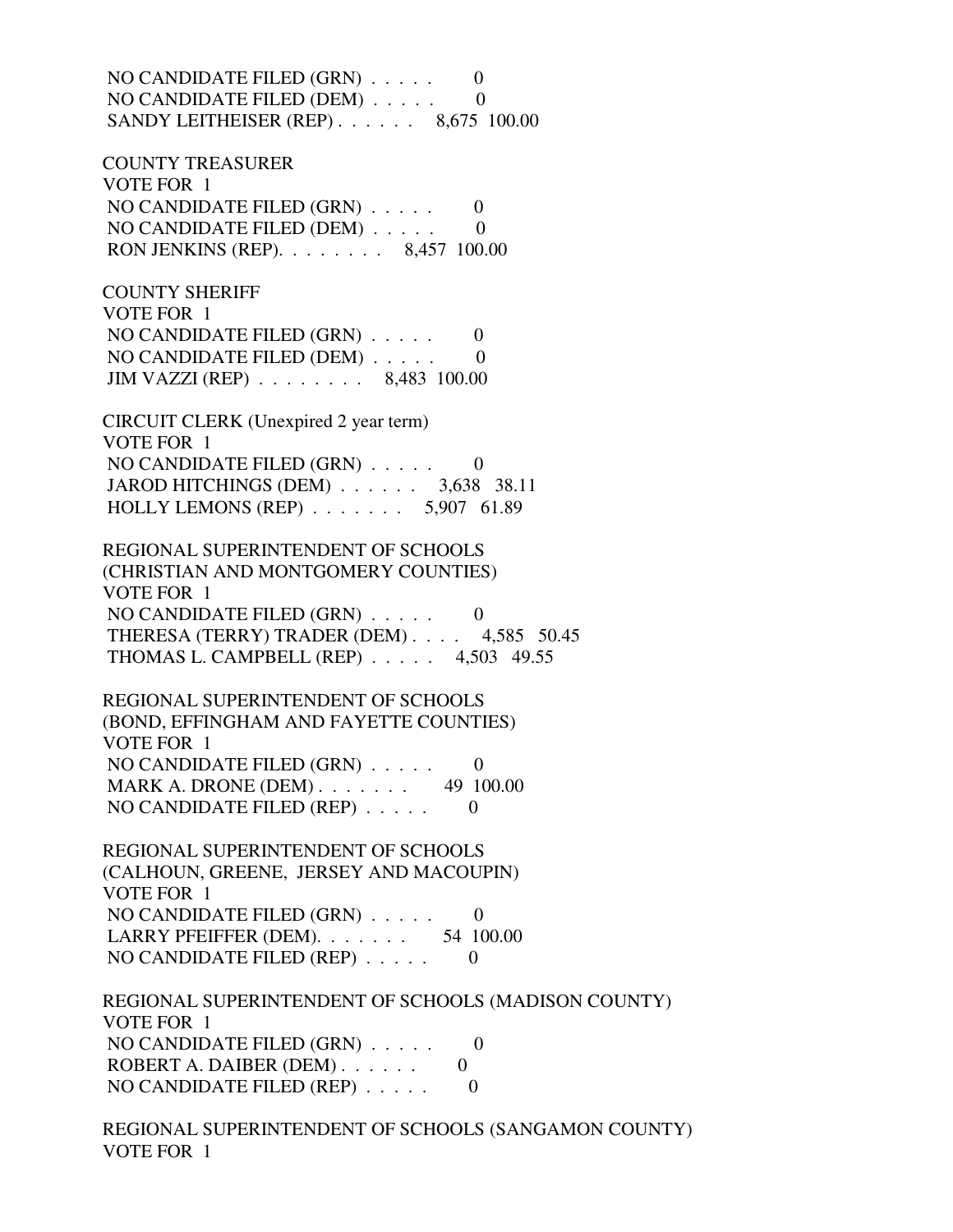NO CANDIDATE FILED (GRN) . . . . . 0 NO CANDIDATE FILED (DEM) . . . . . 0 JEFF VOSE (REP) . . . . . . . . 23 100.00 COUNTY BOARD MEMBER DISTRICT 1 VOTE FOR 2 NO CANDIDATE FILED  $(GRN)$ ..... 0 DAVID G. HEATON (DEM) . . . . . . 696 28.94 DENNIS ROSS WILLIAMS (DEM). . . . . 843 35.05 CONNIE TAYLOR BECK (REP) . . . . . 866 36.01 COUNTY BOARD MEMBER DISTRICT 2 (Full term) VOTE FOR 1 NO CANDIDATE FILED (GRN) . . . . . 0 NO CANDIDATE FILED (DEM)  $\ldots$  . . . . 0 GENE MILES (REP) . . . . . . . . 1,109 100.00 COUNTY BOARD MEMBER DISTRICT 2 (Unexpired 2 year term) VOTE FOR 1 NO CANDIDATE FILED  $(GRN)$  . . . . . 0 KENT J. VOILS (DEM) . . . . . . . . 373 29.72 JOSEPH V. GASPARICH (REP) . . . . . 882 70.28 COUNTY BOARD MEMBER DISTRICT 3 VOTE FOR 2 NO CANDIDATE FILED  $(GRN)$  . . . . . 0 BONNIE L. BRANUM (DEM) . . . . . . 845 53.28 GEORGE L. BLANKENSHIP (DEM) . . . . 741 46.72 NO CANDIDATE FILED (REP)  $\ldots$  . . . . 0 COUNTY BOARD MEMBER DISTRICT 4 VOTE FOR 1 NO CANDIDATE FILED (GRN) . . . . . 0 TERRY E. BONE (DEM) . . . . . . . 1,150 100.00 NO CANDIDATE FILED (REP) . . . . . 0 COUNTY BOARD MEMBER DISTRICT 5 VOTE FOR 2 NO CANDIDATE FILED (GRN) . . . . . 0 SHARON KUCHAR (DEM) . . . . . . . 546 46.23 RICHARD WENDEL (DEM). . . . . . . 635 53.77 NO CANDIDATE FILED (REP) . . . . . 0 COUNTY BOARD MEMBER DISTRICT 6 VOTE FOR 2 NO CANDIDATE FILED  $(GRN)$  . . . . . . 0 RONALD E. DEABENDERFER (DEM) . . . . 636 32.70 JOHN A. DOWNS (DEM) . . . . . . . 636 32.70 SCOTT MERANO (REP) . . . . . . . 673 34.60

COUNTY BOARD MEMBER DISTRICT 7